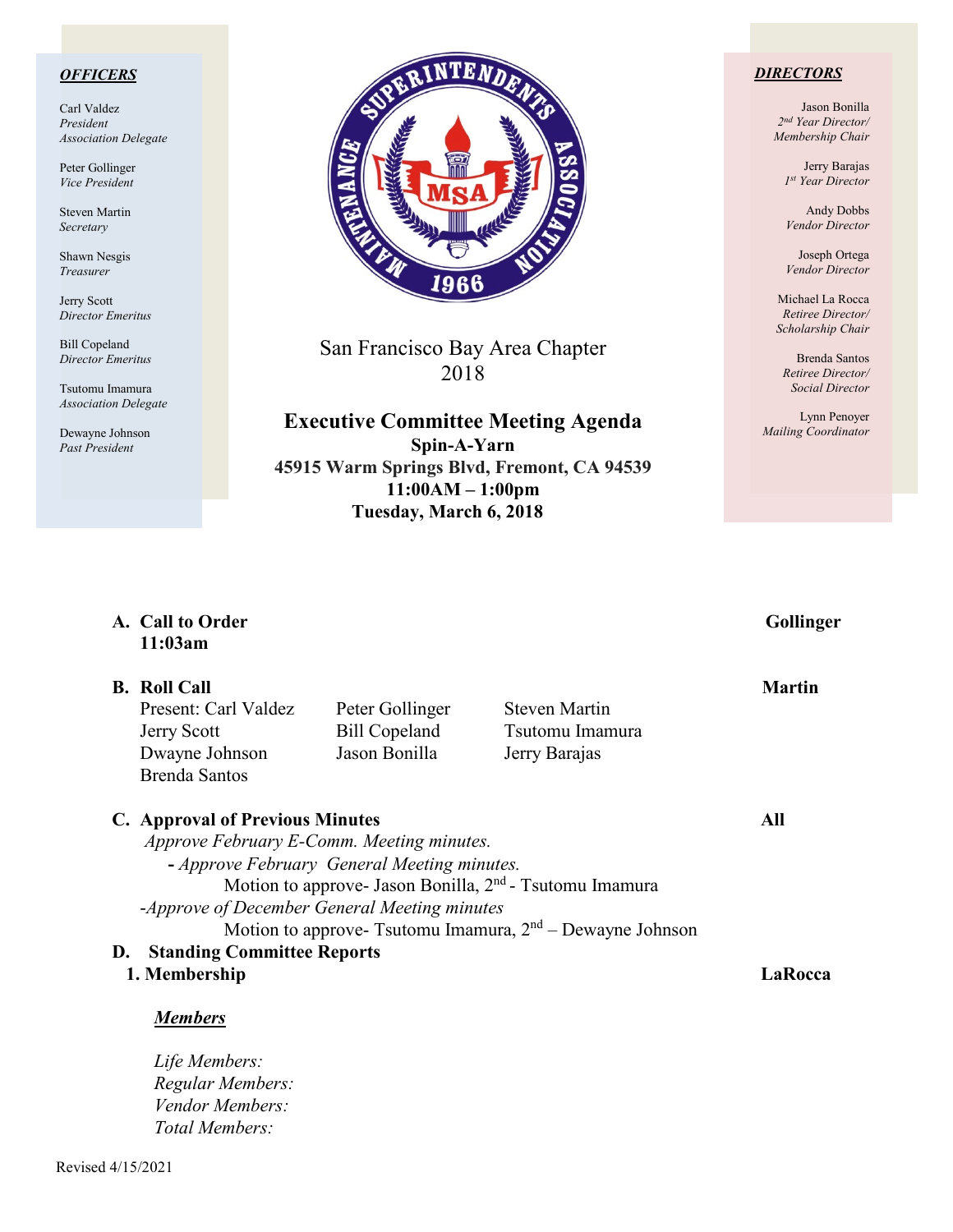# **2. Life Members LaRocca/Santos**

-No update reported. -Jason Bonilla to transition to Reg Online Membership Chair

### **E.** Vendors Report **Dobbs/Ortega**

**-**Joseph Ortega produced a vendor roster that had many old memberships that have lapsed. Reg online should be up to date with a roster.

Goal: Identify who are members that have lapsed and reach out to them to attend workshops.

-Premier Vendors- Solicit vendors to apply, need to stick to the vendor offer which includes the "soap box" opportunity.

Goal: to add 7 Premier vendors to bring the total to 10

# **F. Association Report Imamura**

1. Foundation Report

2. Education Report – see attached by President Valdez

-SFBA members are strongly being encouraged to attend Novato's next chapter meeting. Association president, Xavier, will be in attendance as well.

-Next Executive meeting will be on May  $10^{th}$ 

-Foundation application finally approved and now Foundation board needs to be formalized. -Now that more donations are expected, discussions are being had as to what to do (or how to accept) donations such as vehicles or similar items.

Rick Raybin to have a presentation discussing how to handle some of these obligations. Carl also to have a separate conversation with Xavier.

| G. | <b>Training Coordinator</b>                                                                                                                                | <b>Martin</b>   |
|----|------------------------------------------------------------------------------------------------------------------------------------------------------------|-----------------|
|    | 1. Approval of Andy Dobbs as Training Coordinator<br>-Training coordinator to be push to next month's agenda                                               |                 |
| H. | <b>Scholarships</b><br>-Scholarship applications are due April $30th$ .                                                                                    | LaRocca/Imamura |
| I. | <b>Golf Tournament Committee Report</b><br>-Joe Lockhurst (Weco) has an interest to assist on committee<br>-Tournament to be held on July 13 <sup>th</sup> | Ortega          |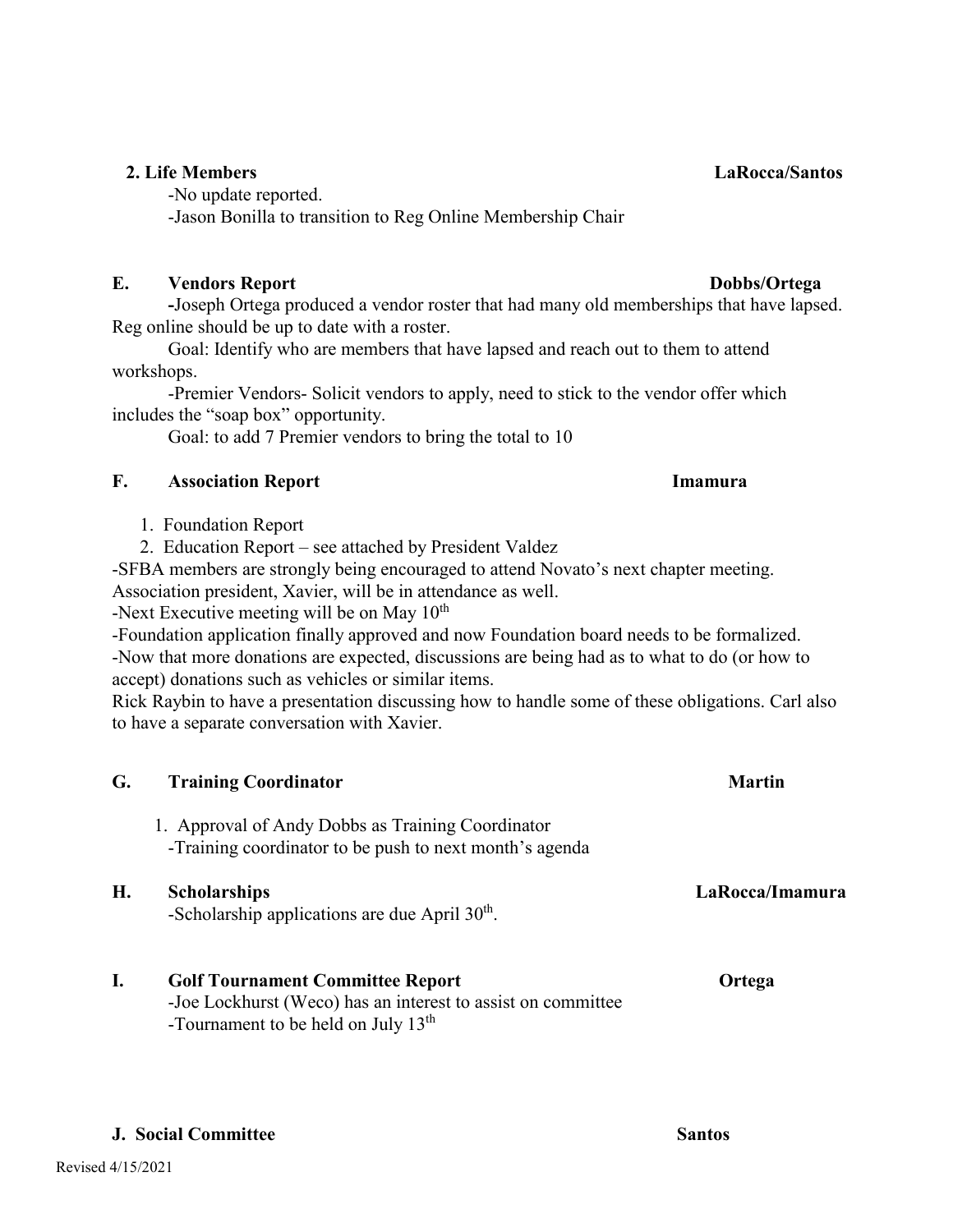1. Bocce Ball in April – date and location -April  $28<sup>th</sup>$  in Fremont

### **K. Treasurer's report Nesgis**

*Account totals: Basic Checking \$ Savings \$*  **TOTAL \$** -Table until next month. No approval at this meeting.

**L. Technology/Regonline Report Bonilla/Nesgis Bonilla/Nesgis** 

-Meeting with Suzie is being scheduled to better understand and run Reg Online.

# **M. Old Business**

- 1. Recognition and plaque for Peterson Cat Discuss with Michal La Rocca as he has already had discussions with Peterson Cat.
- 2. Reg-Online training from Susie Evans
- 3. Laptop purchase (Shawn Nesgis)
- 4. Storing files electronically (Shawn Nesgis & Jason Bonilla)
- 5. Appointment of new Executive Board Delegate No decisions made on any type of movement. Further discussions may me had after May Executive meeting.

# **N. New Business**

- 1. *Presidents cover letter for Peter Walsh nominee* Carl to draft letter
- 2. *Format for vendors' appreciation membership meeting* This is a new topic/item to this chapter. Format needs to be discussed. -Vendor reps to discuss this proposal.

\*Reed & Graham to be vendor on the soap box for May meeting

\*Precision to be vendor on the soap box for March meeting.

**O. Mailings Penoyer**

-No Report